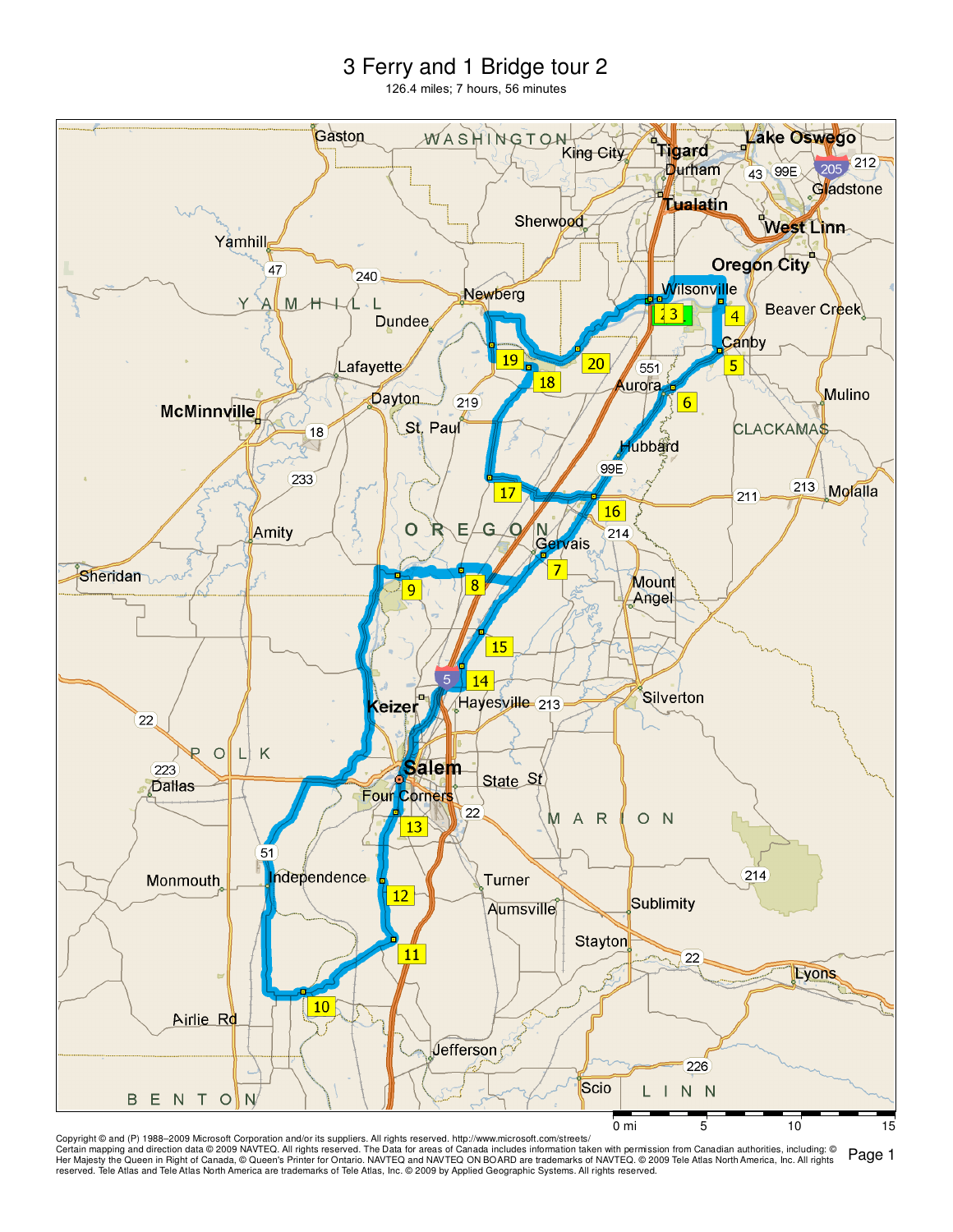| 10:15 AM | 0.0 <sub>mi</sub> | Depart 30204 SW Boones Ferry Rd, Wilsonville, OR 97070 on SW Boones Ferry Rd (North)<br>for 164 yds                                                                       |
|----------|-------------------|---------------------------------------------------------------------------------------------------------------------------------------------------------------------------|
| 10:15 AM | $0.1$ mi          | Turn RIGHT (East) onto SW Wilsonville Rd for 0.1 mi                                                                                                                       |
| 10:16 AM | $0.2$ mi          | At At Wilsonville - I-5 interchange, keep STRAIGHT to stay on SW Wilsonville Rd for 0.5 mi<br>$\vert$ 2 $\vert$                                                           |
| 10:17 AM | 0.7 <sub>mi</sub> | 3 At At Wilsonville Memorial Park, stay on SW Wilsonville Rd (East) for 1.5 mi                                                                                            |
| 10:19 AM | 2.2 mi            | Turn RIGHT (East) onto SW Advance Rd for 2.6 mi                                                                                                                           |
| 10:26 AM | 4.8 mi            | Turn RIGHT (South) onto SW Mountain Rd for 1.3 mi                                                                                                                         |
| 10:30 AM | 6.1 mi            | 4 Arrive Canby Ferry                                                                                                                                                      |
| 11:30 AM | 6.1 mi            | *Check timetable* Depart Canby Ferry on Canby Ferry (South)                                                                                                               |
| 11:30 AM | 6.1 mi            | Take N Locust St (South) for 0.3 mi                                                                                                                                       |
| 11:31 AM | 6.4 mi            | Road name changes to NE 37th Ave for 0.2 mi                                                                                                                               |
| 11:32 AM | 6.6 mi            | Road name changes to N Holly St for 2.2 mi                                                                                                                                |
| 11:38 AM | 8.8 mi            | At near Canby Theater (3 blocks NE on 2nd), turn RIGHT (West) onto NW 2nd Ave, then<br>$\vert 5 \vert$<br>immediately turn LEFT (South-East) onto (N) Grant St for 0.2 mi |
| 11:40 AM | 9.0 mi            | Turn RIGHT (West) onto SR-99E [SW 1st Ave] for 3.2 mi                                                                                                                     |
| 11:46 AM | 12.2 mi           | Arrive Top-O-Hill Restaurant [25496 S Or-99E, Aurora OR 97002, United States, Tel: +1 (503)<br>266-8382]                                                                  |
| 12:31 PM | 12.2 mi           | Depart Top-O-Hill Restaurant [25496 S Or-99E, Aurora OR 97002, United States, Tel: +1 (503)<br>266-8382] on SR-99E [Pacific Hwy E] (West) for 7.3 mi                      |
| 12:41 PM | 19.5 mi           | Keep STRAIGHT onto SR-214 [SR-99E] for 1.2 mi                                                                                                                             |
| 12:43 PM | 20.6 mi           | Keep STRAIGHT onto SR-99E [Pacific Hwy E] for 1.0 mi                                                                                                                      |
| 12:45 PM | 21.6 mi           | Keep STRAIGHT onto SR-99E [S Pacific Hwy] for 0.3 mi                                                                                                                      |
| 12:46 PM | 21.9 mi           | Keep STRAIGHT onto SR-99E [Pacific Hwy E] for 1.8 mi                                                                                                                      |
| 12:49 PM | 23.7 mi           | $\overline{7}$ At Gervais, stay on SR-99E [Pacific Hwy E] (South-West) for 1.9 mi                                                                                         |
| 12:52 PM | 25.6 mi           | Bear RIGHT (West) onto Concomly Rd NE for 3.6 mi                                                                                                                          |
| 1:02 PM  | 29.2 mi           | Turn LEFT (South) onto SR-219 [River Rd NE] for 0.1 mi                                                                                                                    |
| 1:02 PM  | 29.4 mi           | At Concomly, stay on SR-219 [River Rd NE] (South) for 0.1 mi<br> 8                                                                                                        |
| 1:03 PM  | 29.5 mi           | Turn RIGHT (West) onto Matheny Rd NE for 3.1 mi                                                                                                                           |
| 1:11 PM  | 32.6 mi           | Turn RIGHT (West) onto Wheatland Ferry Rd for 0.5 mi                                                                                                                      |
| 1:12 PM  | 33.1 mi           | *Check timetable* Take Wheatland Ferry (West)                                                                                                                             |
| 1:28 PM  | 33.1 mi           | <b>9</b> Arrive Wheatland Ferry                                                                                                                                           |
| 2:28 PM  | 33.1 mi           | Depart Wheatland Ferry on Wheatland Rd NW (West) for 1.1 mi                                                                                                               |
| 2:30 PM  | 34.2 mi           | Turn LEFT (South) onto SR-221 [Salem-Dayton Hwy] for 8.5 mi                                                                                                               |
| 2:39 PM  | 42.7 mi           | Turn RIGHT (South-West) onto Doaks Ferry Rd NW for 1.9 mi                                                                                                                 |
| 2:44 PM  | 44.7 mi           | Turn RIGHT to stay on Doaks Ferry Rd NW for 0.2 mi                                                                                                                        |
| 2:44 PM  | 44.9 mi           | Turn LEFT to stay on Doaks Ferry Rd NW for 2.0 mi                                                                                                                         |
| 2:48 PM  | 46.9 mi           | Turn RIGHT (West) onto SR-22 [Salem Dallas Hwy NW] for 1.5 mi                                                                                                             |
| 2:50 PM  | 48.3 mi           | Bear LEFT (South-West) onto SR-51 [Independence Hwy] for 6.4 mi                                                                                                           |
| 2:59 PM  | 54.7 mi           | Keep STRAIGHT onto S Main St for 0.5 mi                                                                                                                                   |
| 3:00 PM  | 55.2 mi           | Road name changes to Corvallis Rd for 6.0 mi                                                                                                                              |
| 3:07 PM  | 61.2 mi           | Turn LEFT (North-East) onto Prather Rd for 0.8 mi                                                                                                                         |
| 3:09 PM  | 62.0 mi           | Keep STRAIGHT onto Buena Vista Rd for 0.5 mi                                                                                                                              |

Page 2 Copyright © and (P) 1988–2009 Microsoft Corporation and/or its suppliers. All rights reserved. http://www.microsoft.com/streets/<br>Certain mapping and direction data © 2009 NAVTEQ. All rights reserved. The Data for areas of